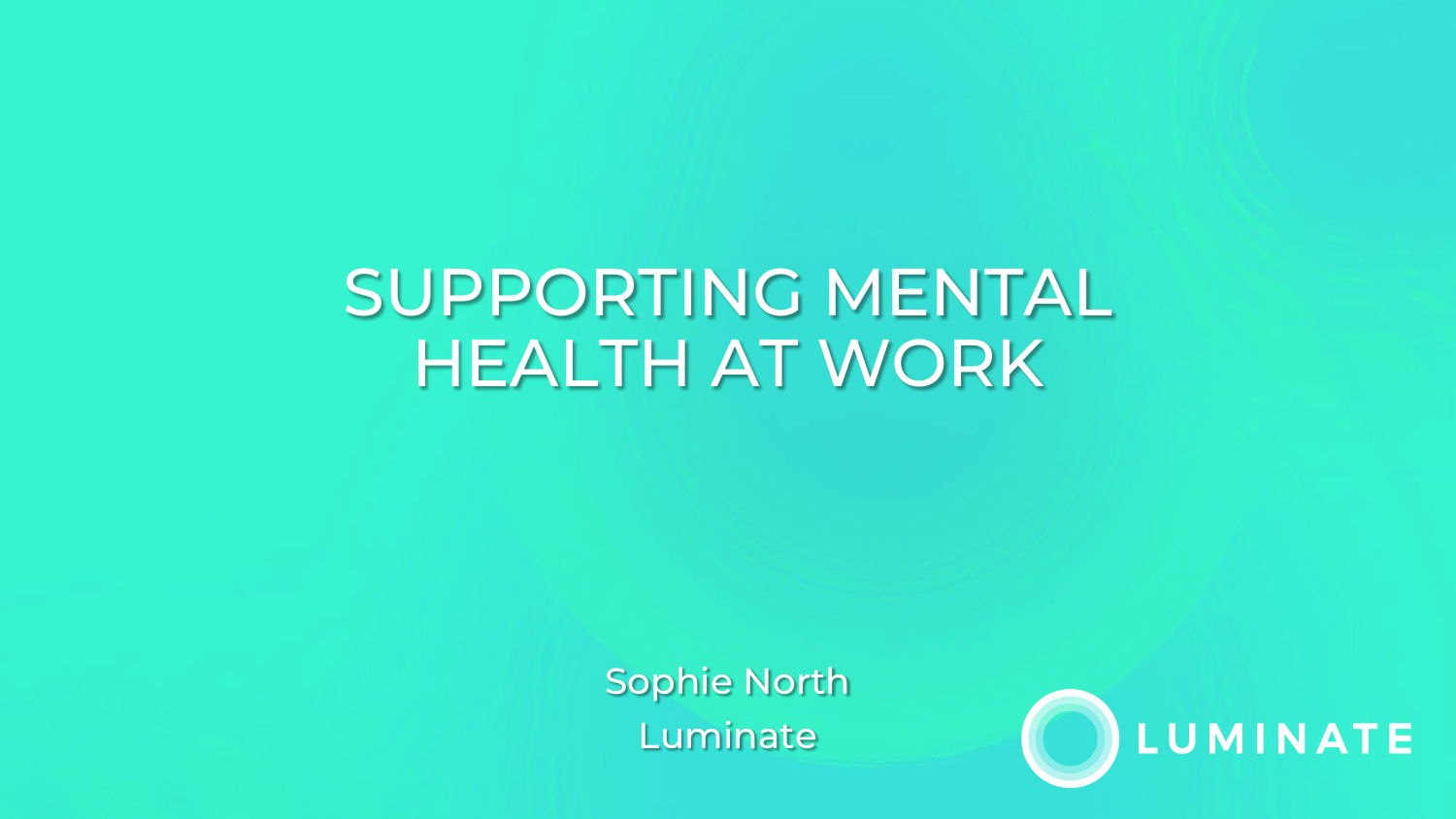**FACTORS THAT INFLUENCE OUR MENTAL HEALTH**

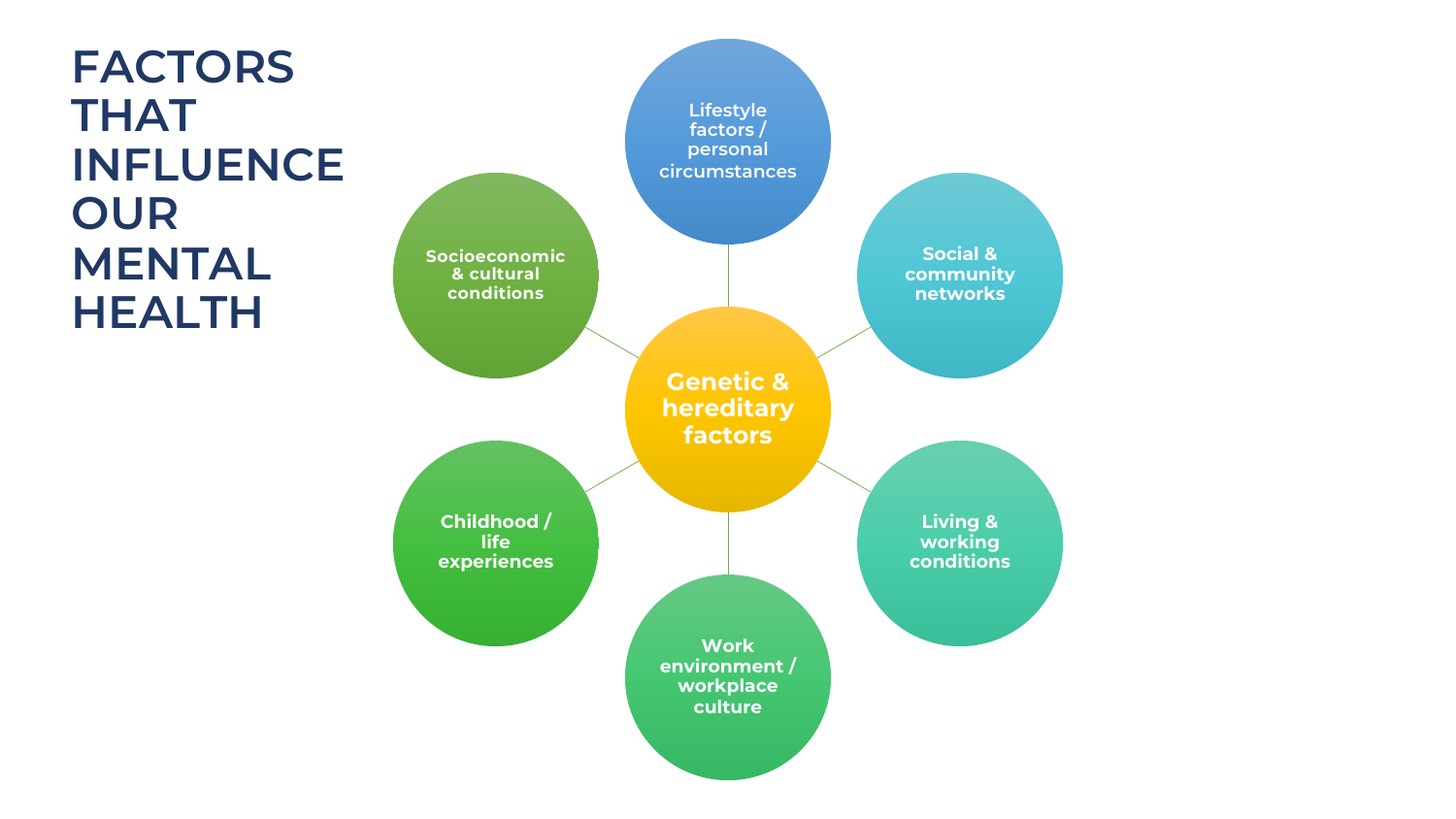#### **PHYSICAL SIGNS**

Frequent headaches/migraines

Suffering from frequent minor illnesses

Constant tiredness / lack of energy



Skin conditions Extreme body temperature Sudden weight gain/loss Lack of care over appearance Being run down Digestive problems / IBS Muscle tension

Shortness of breath

#### **BEHAVIOURAL SIGNS**

Irritability, aggression or tearfulness Being withdrawn / socially isolated Increased conflict with others Addictive / excessive behaviour Inability to concentrate

Loss of confidence

Forgetful / mindlessness

Mood swings

Loss of humour

Increased consumption of alcohol/cigarettes or other drugs



**LUMINATE**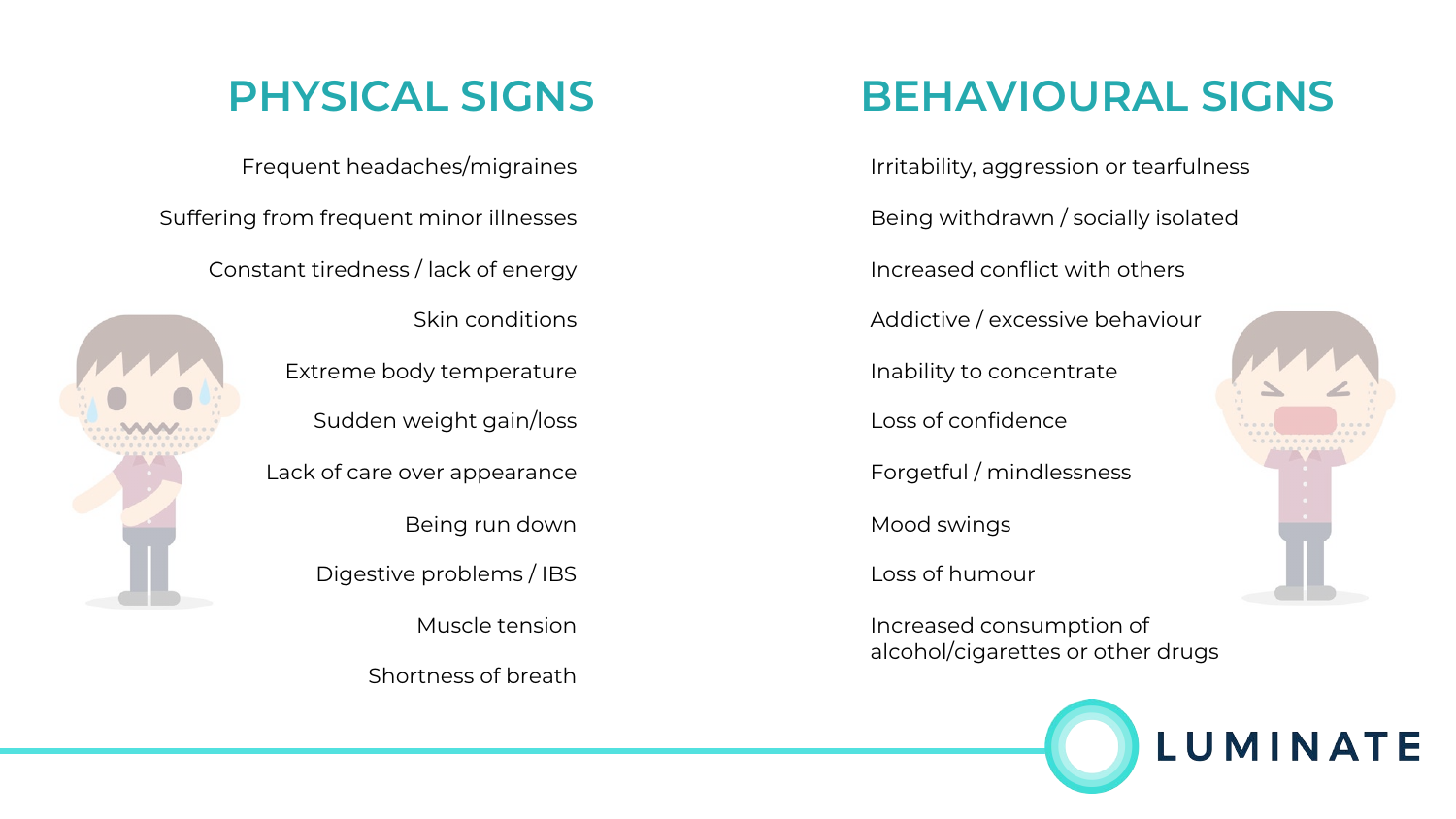#### THE MENTAL HEALTH CONTINUUM



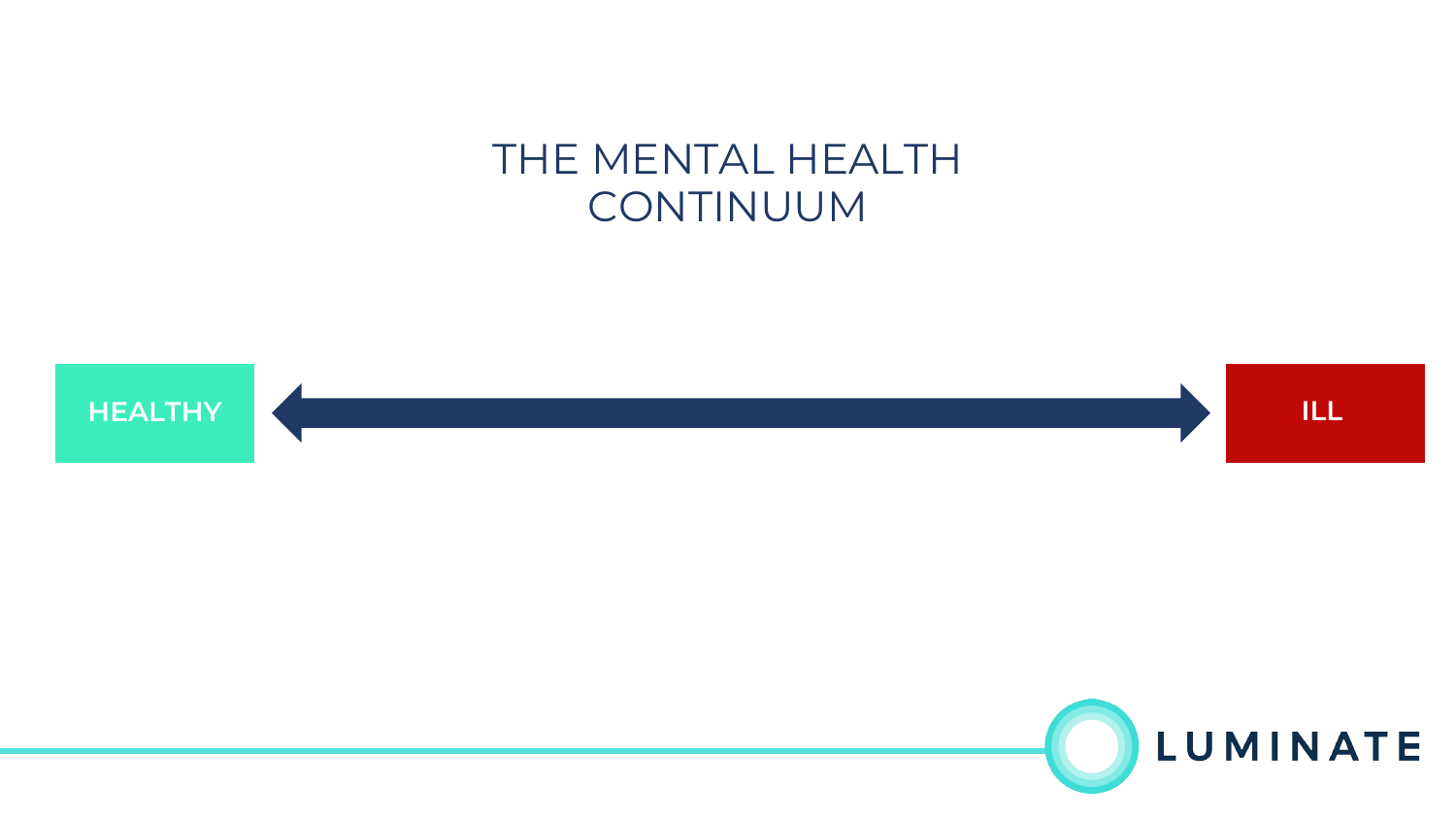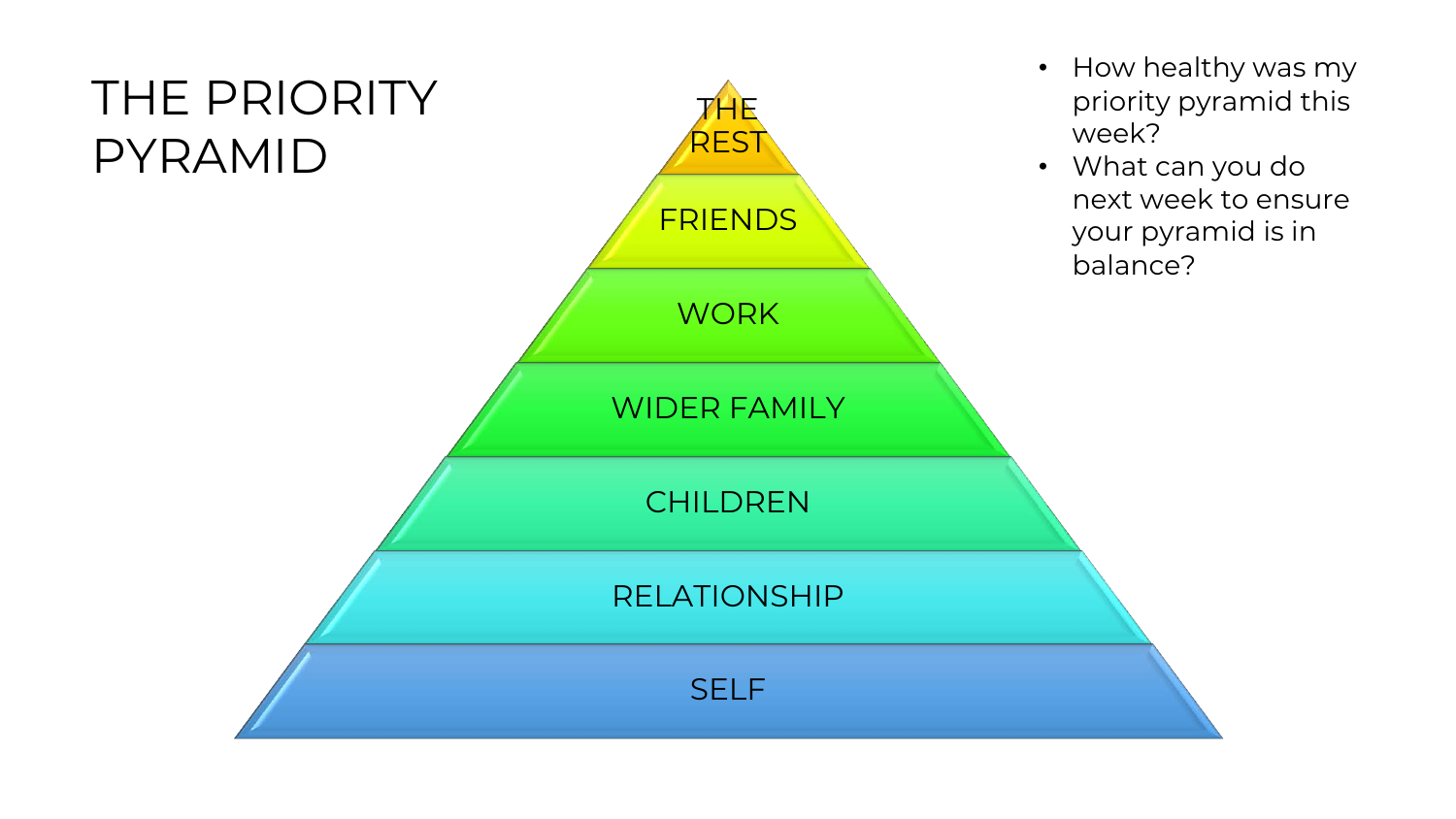#### **STARTING A CONVERSATION ABOUT MENTAL HEALTH**

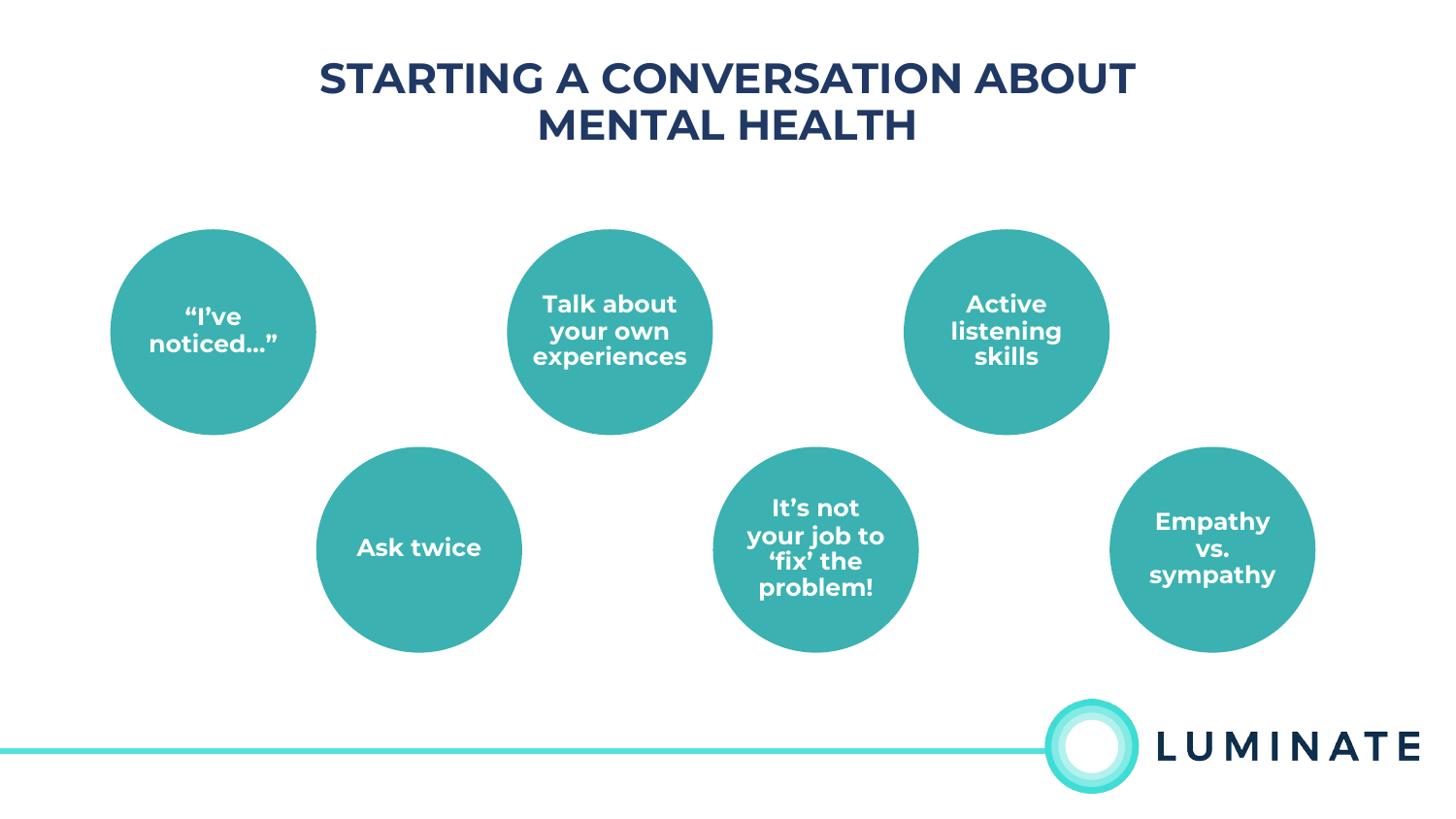### **HELPFUL RESOURCES**

- **BACP** British Association for Counselling & Psychotherapy<br><https://www.bacp.co.uk/>
- **Samaritans**  a 24/7 helpline offering support to people suffering from mental illness call 116 123
- **Shout crisis line**  text support for those in crisis text 85258 /<http://giveusashout.org/>
- **CALM helpline**  a helpline for men who feel down or are experiencing mental illness or suicidal thoughts 0800 58 58 58
- **Mind** support groups & services –<br><https://www.mind.org.uk/information-support>
- **Young Minds, medication information**  <https://youngminds.org.uk/find-help/medications/>
- **Hub of hope** [–](https://hubofhope.co.uk/) <https://hubofhope.co.uk/>